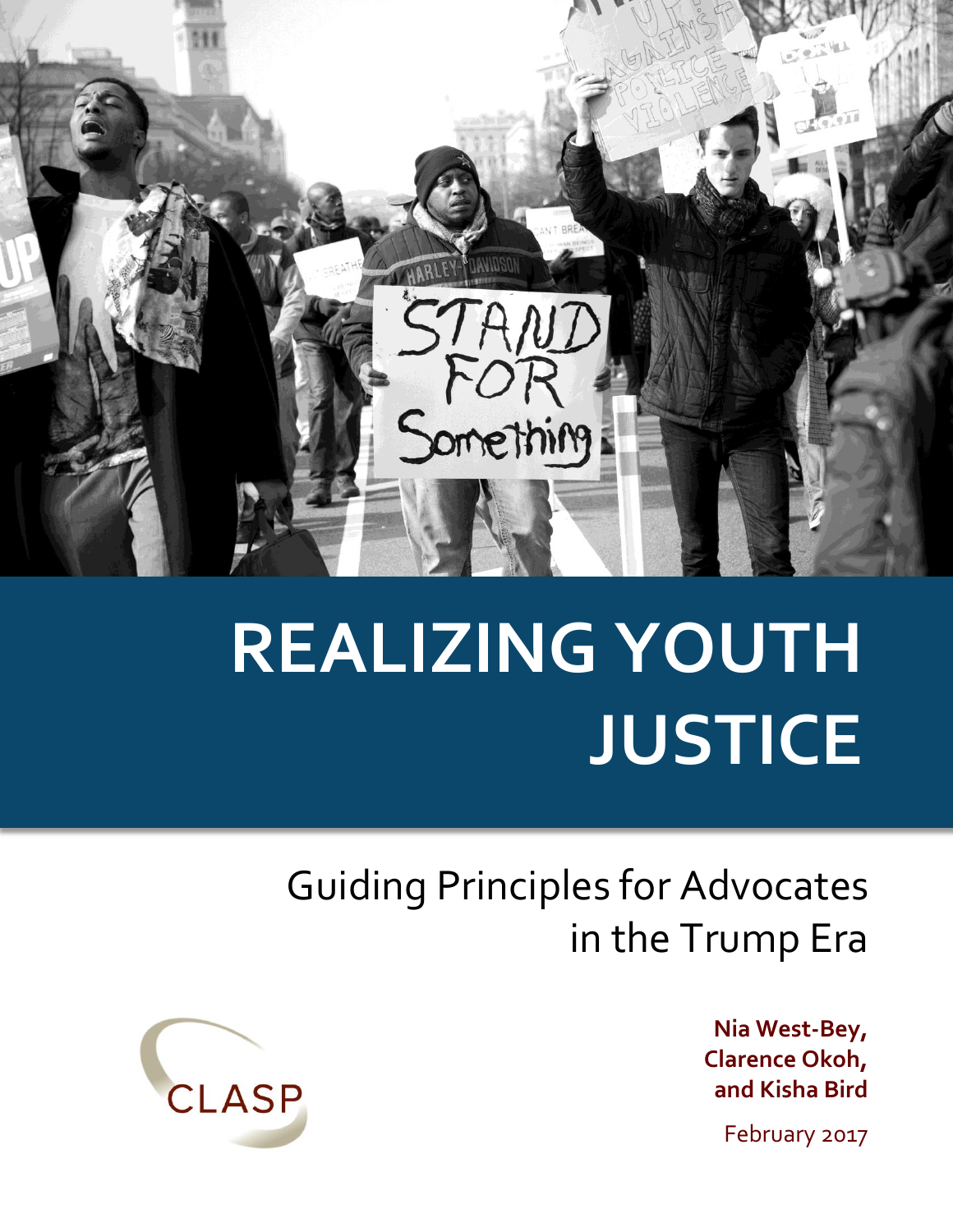

#### Introduction

Addressing inequality and economic opportunity through policy analysis and advocacy demands a sophisticated understanding of the historical, systemic, and political factors that drive low-income people's experiences and outcomes. CLASP's commitment to criminal and juvenile justice reform begins with recognizing that the American justice system has been deliberately structured to marginalize low-income communities and communities of color. Historically and currently, this leads to mass incarceration and has devastating consequences for employment,<sup>1</sup> educational,<sup>2</sup> and health outcomes.<sup>3</sup> Any attempt to create just, equitable policy for low-income youth of color must acknowledge this context.

Over the past 30 years, communities of color have been severely affected by mass incarceration policies—a series of misguided efforts to "get tough on crime." There are many reasons people of color are overrepresented; the primary drivers are implicit biases<sup>4</sup> and structural racism,<sup>5</sup> which manifest in federal and state criminal and juvenile justice statutes, judicial and law enforcement decision making, judicial sentencing, and school discipline policies. These factors intersect with structural disadvantages in poor and low-income communities of color, such as lack of investment in employment, training, and high-quality K-12 and postsecondary education opportunities.<sup>6</sup> Consequently, young people of color—especially those who live in low-income communities and attend highpoverty schools—experience more school-based referrals, racial profiling, and inequitable policing practices. This leads almost inevitably to more frequent negative encounters with law enforcement.<sup>7</sup>

In recent years, policymakers have embraced bipartisan criminal and juvenile justice reform. Across the country, state and local governments,<sup>8</sup> law enforcement agencies, school districts, and community stakeholders are coming together around restorative justice policies, alternatives to youth incarceration,<sup>9</sup> school discipline reform, and reentry pathways to jobs and education. These efforts, while modest, reflect growing recognition that the over-incarceration of people of color is both inhumane and unsustainable economically.

Regrettably, this progress is endangered by today's politics. The new Administration vows to accelerate failed policy ideas that would deepen the impacts of mass incarceration and halt nationwide efforts to implement reform. In selecting Senator Jeff Sessions  $(R-AL)^{10}$  for attorney general, President Trump has doubled down on his "law and order" framework $^{11}$  for reducing violence in low-income communities. This strategy, which has never been





SOURCE: Center for Law and Social Policy, *Unrealized Justice*, 2016 <http://www.clasp.org/resources-and-publications/publication-1/Youth-of-Color-Infographic.pdf>

successful and suppresses real solutions, has defined Mr. Sessions' career. For over 40 years as U.S. attorney, U.S.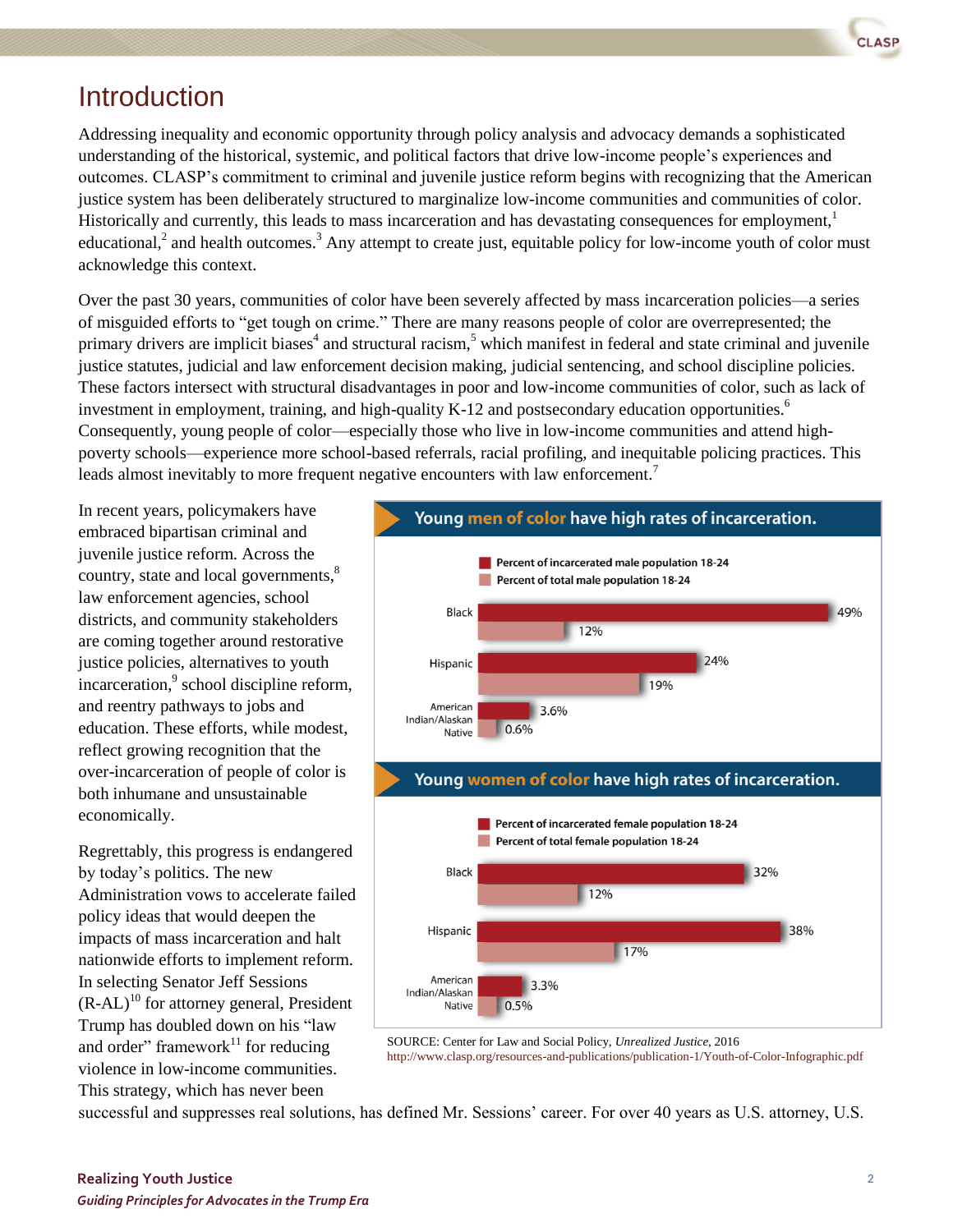

senator, and state attorney general, Sessions has championed cruel policy<sup>12</sup> on criminal and juvenile justice reform, judicial sentencing, and police interaction. His appointment, along with the president's severe rhetoric, also places in doubt the federal role in police investigations and accountability. These decisions come at a crucial time. With heartbreaking tragedies—such as the deaths of Freddie Gray, Rekia Boyd, Laquan McDonald, Eric Garner, and far too many others—becoming increasingly visible, the stakes continue to rise for federal actors.

Strong advocacy is more important than ever. Reformers across the country must steel their resolve for what's to come. Regardless of Senator Sessions' confirmation decision, the economic logic and moral force behind justice reform are as persuasive as ever. We need to remain anchored to a set of principles that promote equitable, evidence-informed solutions. This framework for realizing youth justice rests on protecting and expanding public, private, and philanthropic investments in workforce development, education, and health care for low-income communities and communities of color.

## What does "law and order" mean for low-income youth of color?

The Administration's law-and-order approach reflects an outdated, harmful understanding about the roles of policing and incarceration in people's lives. Emerging in the 1960s in response to perceived social unrest, law-andorder rhetoric and its attendant policies emphasized the need for expanded police capacity and harsher sentencing practices as a means of social control, particularly for black and brown communities.<sup>13</sup> The law-and orderframework contains several features particularly harmful to low-income communities and communities of color. These include:

- Use of law enforcement as a response to social distress;
- Criminalization of poverty and adolescent behavior;
- Expansion of law enforcement's role and presence into nontraditional settings.; and
- Insufficient enforcement of civil rights protections.

These features are especially evident in practices promoted by the Fraternal Order of Police<sup>14</sup> and supported by the Trump Administration. This includes "stop and frisk" policies, school-based police presence, rolling back recommendations from the 21st Century Policing Task Force,<sup>15</sup> and ending the ban on local police purchasing military-grade weapons. Moreover, the law-and-order framework marginalizes low-income youth of color by:

- Charging youth as adults;
- Confining youth with adults in prison;
- Employing zero-tolerance policies in school;
- Forcing police to act as immigration agents;
- Threatening to deport young people protected by the Deferred Action for Childhood Arrivals (DACA) program; <sup>16</sup> and
- Requiring mandatory minimum sentences.

These practices lead to disparate contact with the justice system and have been definitively shown to disproportionately harm communities of color.<sup>17, 18</sup>

Law-and-order strategies hurt many communities and fail in their stated goals; they erode trust in the police,<sup>19</sup> destabilize families<sup>20</sup> and broader social networks, and perpetuate gross disparities<sup>21</sup> based on race, class, gender, and ability. Law-and-order interventions often result in higher rates of recidivism,  $^{22}$  which make them costly  $^{23}$  and fiscally irresponsible by exacting even higher costs on already-strained state and local budgets. Nationally, state corrections spending has more than doubled between 1986 (\$20 billion) and 2013 (\$47 billion), after adjusting for inflation.<sup>24</sup> These practices are immoral and unsustainable.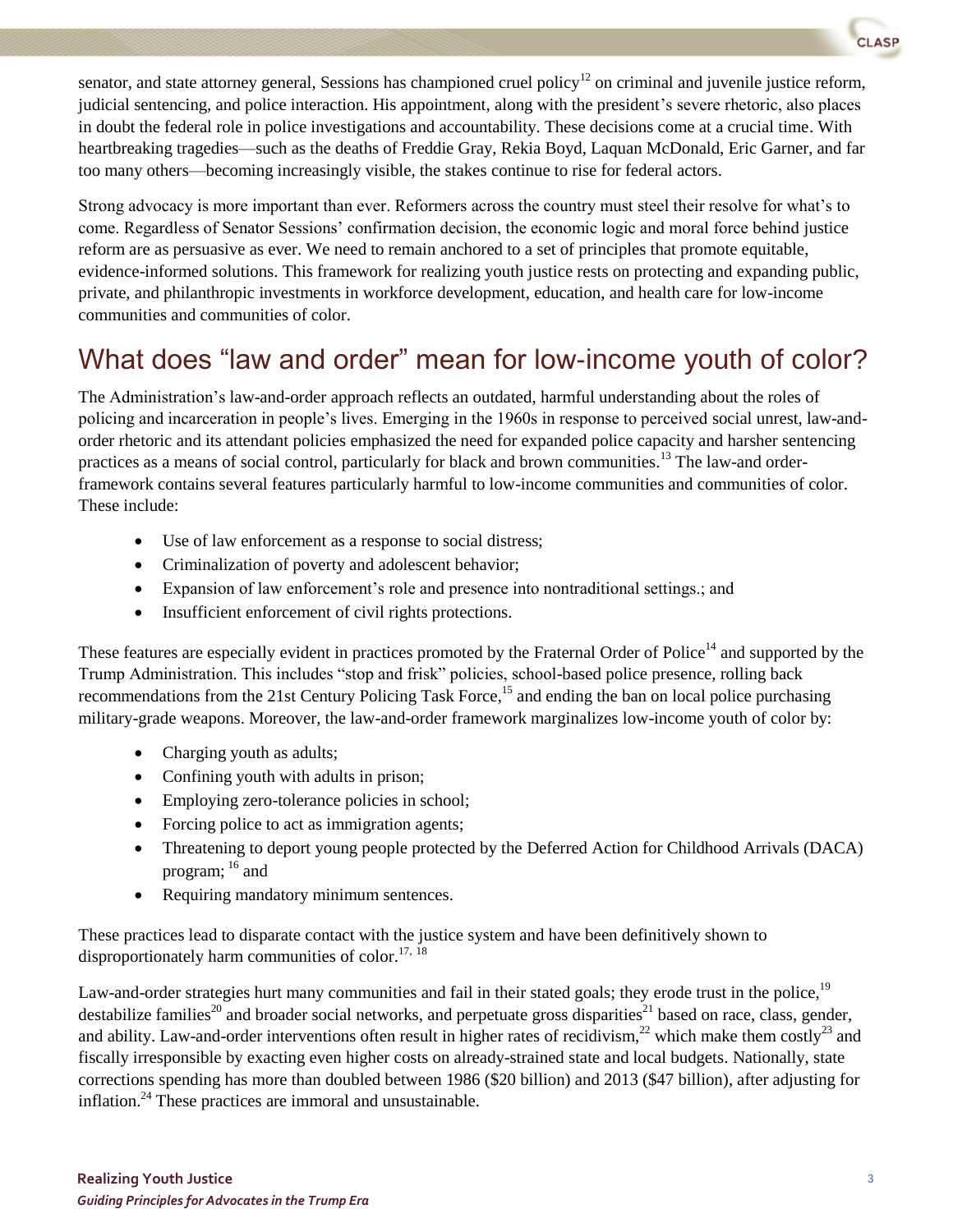

# Principles for Realizing Youth Justice

It's patently unjust to punish people unevenly based on race, ethnicity, gender, or status. We can't rehash the same failed policies that have consistently damaged communities. Realizing youth justice must begin with a set of principles based on empowering young people, providing alternatives to incarceration, and supporting reentry for those who were justice involved. These principles include:

- 1. *Equity:* **Just policy frameworks must proceed with a racial and gender equity lens**. Absent this lens, we risk maintaining or exacerbating disparities in arrests, charges, adjudication, sentencing, and reentry experienced by young people of color as well as the community challenges that place young people at risk for contact with the justice system. In order to address disparities in the criminal justice system based on race, economic status, ability, gender identity, immigration status, and other differences, we must recognize the roles of structural racism and systemic barriers in creating our current outcomes. Equity analysis should also drive practice and policy solutions as well as funding decisions in the public and private sectors.
- *2. Recognize youth as assets and center their voices:* **Investing in young people begins by embracing their innate assets, supporting their empowerment, and listening to their experiences so we understand what they need.** Solutions should start with young people's voices. Comprehensive investment strategies should promote a sense of agency in shaping their lives, families, and communities by securing their basic needs and ensuring access to resources and supports.<sup>25</sup> The cumulative effect when young people of color are over-policed and over-incarcerated is dehumanization.<sup>26</sup> Comprehensive reforms to the criminal and juvenile justice systems require breaking this cycle of dehumanization and affirming young people's humanity. Young people powerfully made this point at the 2016 Opportunity Youth Network Conference: *"Nothing about us without us."*<sup>27</sup>
- *3. Data-informed, community-driven solutions*: **Public and private investments should support effective community solutions.** Throughout the country, communities have developed proven interventions that effectively reduce justice involvement, promote successful reentry, and reduce recidivism. Public dollars should be invested in *these* efforts—not law-and-order measures that have never delivered results. Every neighborhood deserves peace and security, which is best achieved when police are allies and partners. Law enforcement tactics should not stigmatize youth; rather, they should encourage positive non-enforcement interactions in schools, churches, and other community spaces.
- 4. *Culturally relevant and developmentally appropriate approaches*: **Young people's lives are powerfully shaped by their culture, family, and community.** True justice requires seeing families—including parents, grandparents, and other caregivers—as partners in creating structure for healthy youth development. It's also important realize that the adolescent brain is still growing and developing well into young adulthood. Science shows that young people's minds are categorically different from adults.<sup>28</sup> Therefore, the supports young people receive throughout their development should reflect that distinction as well as their culturally specific experiences.

### Toward an Investment Framework

These principles direct us away from "law and order" toward an investment framework<sup>29</sup> to realize youth justice. This framework emphasizes how expanded investments in youth-serving systems, including workforce development, education, and health care, can coordinate in a systemic anti-incarceration strategy. In the current context, an investment framework also requires defending core youth-serving systems against unjustified budget cuts and structural changes that would undermine youth services.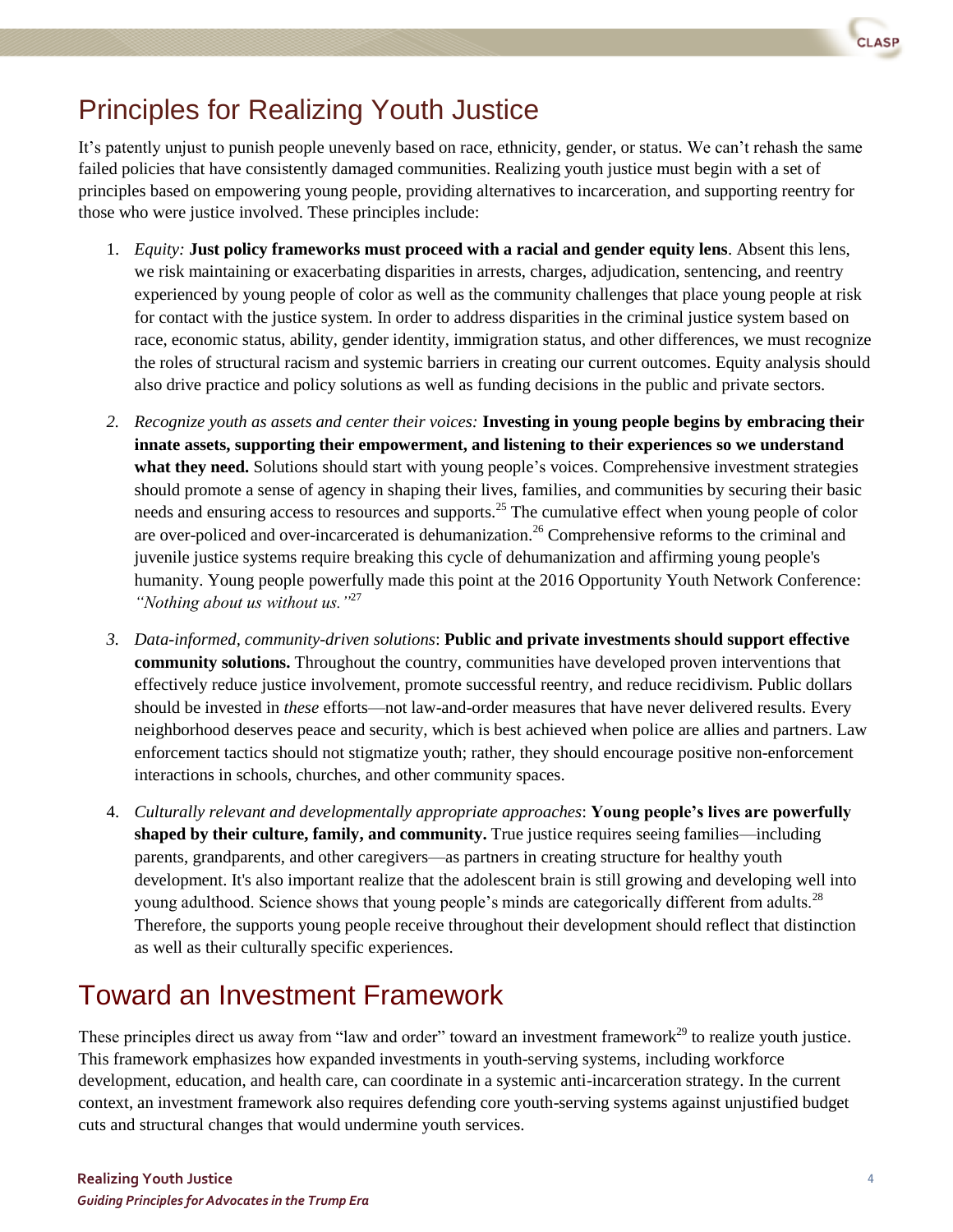Policymakers and community leaders should build large-scale employment and postsecondary pathways for young people who are at risk of justice involvement as well as those already involved. Education stakeholders, including students, parents, teachers, and administrators, should reform school discipline policies and practices. Instead of driving young people *toward* prison, policies should keep young people in school and reengage those who are out of school. National, state, and local leaders must address young people and their families' physical and mental health by maintaining—not dismantling—health, nutrition, housing, and economic supports. The Affordable Care Act (ACA) represents one core investment under threat of repeal by Congress.<sup>30</sup> Repeal would undermine gains in mental health parity and coverage expansions that have opened the door to traditional and community-based mental health services for low-income youth and young adults.

Moving forward, we will continue to affirm these principles in our advocacy and policy analysis. We urge national, state, and community leaders to join us in opposing failed law-and order-policies that threaten young people's healthy development and civil and human rights.

Choosing the wrong path would devastate communities, shred state budgets, and endanger our economic future. We affirm the humanity of all people, especially young men and women of color, who have long suffered the consequences of draconian policy. CLASP commits to redoubling our work to advance policy solutions that create opportunity and realize youth justice.

# About CLASP

The Center for Law and Social Policy (CLASP) is a national, nonpartisan, anti-poverty organization advancing policy solutions that work for low-income people. We offer nearly 50 years of trusted expertise, a deeply knowledgeable staff, and a commitment to practical yet visionary approaches to opportunity for all. We lift up the voices of poor and low-income children, families, and individuals, equip advocates with strategies that work, and help public officials put good ideas into practice. Our solutions directly address the barriers that individuals and families face because of race, ethnicity, and immigration status, in addition to low income. We know there is no silver bullet, so we put good ideas together for maximum impact—such as "two-generational" approaches that help both children and parents escape poverty.

### Acknowledgments

The authors would like to thank Sivan Sherriffe, communications associate; Andy Beres, communications manager; and Tom Salyers, communications director, for their editorial review and design assistance.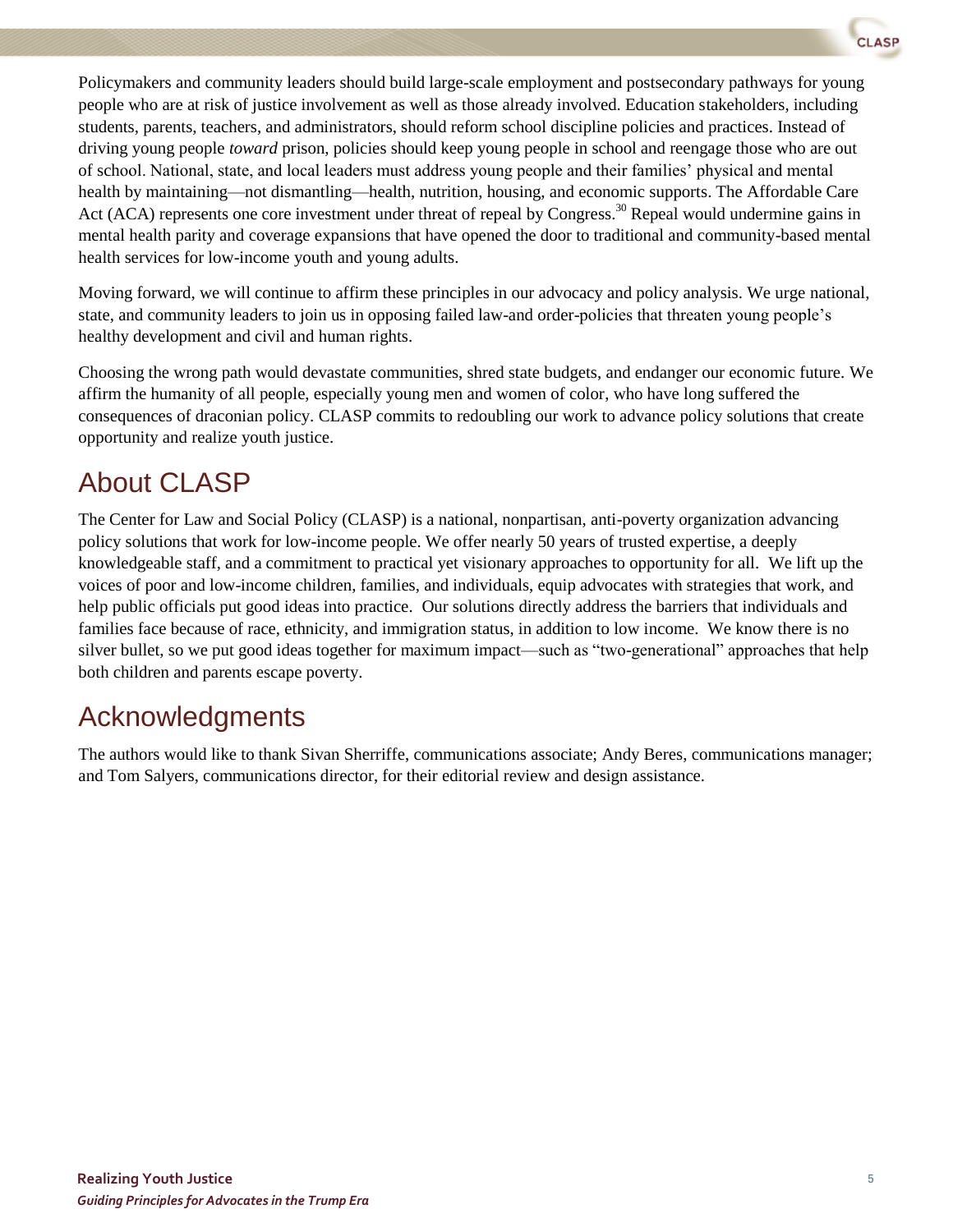

### **Endnotes**

<sup>1</sup> Harry J. Holzer, Paul Offiner, Elaine Sorenson, *Declining Employment among Young Black Less-Educated Men: The Role of Incarceration and Child Support,* Urban Institute*,* April 2004[, http://www.urban.org/sites/default/files/alfresco/publication](http://www.urban.org/sites/default/files/alfresco/publication-pdfs/411035-Declining-Employment-among-Young-Black-Less-Educated-Men.PDF)[pdfs/411035-Declining-Employment-among-Young-Black-Less-Educated-Men.PDF](http://www.urban.org/sites/default/files/alfresco/publication-pdfs/411035-Declining-Employment-among-Young-Black-Less-Educated-Men.PDF)

<sup>2</sup> Wayne Taliaferro, Duy Pham, Anna Cielinski, *From Incarceration to Reentry: A Look at Trends, Gaps, and Opportunities in Correctional Education and Training,* CLASP*,* October 2016[, http://www.clasp.org/resources-and-publications/publication-](http://www.clasp.org/resources-and-publications/publication-1/2016.10.27_fromincarcerationtoreentry.pdf)[1/2016.10.27\\_fromincarcerationtoreentry.pdf](http://www.clasp.org/resources-and-publications/publication-1/2016.10.27_fromincarcerationtoreentry.pdf) 

<sup>3</sup> David Cloud, *On Life Support: Public Health in the Age of Mass Incarceration,* Vera Institute of Justice*,* November 2014, <https://www.vera.org/publications/on-life-support-public-health-in-the-age-of-mass-incarceration>

<sup>4</sup> Cheryl Staats, Kelly Capatosto, Robin Wright, Danya Contractor, *State of the Science: Implicit Bias Review 2015*, Kirwan Institute, 2015,<http://kirwaninstitute.osu.edu/wp-content/uploads/2015/05/2015-kirwan-implicit-bias.pdf>

<sup>5</sup> Andrew Grant-Thomas, john powell, "Toward a Structural Racism Framework," Poverty and Race Research Action Council, 2006[, http://www.racialequitytools.org/resourcefiles/kubisch.pdf](http://www.racialequitytools.org/resourcefiles/kubisch.pdf) 

<sup>6</sup> Taliaferro, *From Incarceration to Reentry*

<sup>7</sup> Nia West-Bey, *Unrealized Justice*, CLASP, 2016, [http://www.clasp.org/resources-and-publications/publication-1/Youth-of-](http://www.clasp.org/resources-and-publications/publication-1/Youth-of-Color-Infographic.pdf)[Color-Infographic.pdf](http://www.clasp.org/resources-and-publications/publication-1/Youth-of-Color-Infographic.pdf)

<sup>8</sup> Matt Smith, "Georgia's Gov. Nathan Deal: 'The Ultimate Criminal Justice Reform'," Juvenile Justice Information Exchange, November, 24, 2015[, http://jjie.org/2015/11/24/georgias-gov-nathan-deal-the-ultimate-criminal-justice-reform/](http://jjie.org/2015/11/24/georgias-gov-nathan-deal-the-ultimate-criminal-justice-reform/) 

9 *Juvenile Status Offenses Fact Sheet,* Act 4 Juvenile Justice, 2007,

[http://www.act4jj.org/sites/default/files/ckfinder/files/factsheet\\_16.pdf](http://www.act4jj.org/sites/default/files/ckfinder/files/factsheet_16.pdf)

<sup>10</sup> LCCHR, "An Open Letter to the United States Senate: Civil and Human Rights Organizations Oppose Confirmation of Jeff Sessions", December 1, 2016, [http://www.civilrights.org/advocacy/letters/2016/civil-and-human](http://www.civilrights.org/advocacy/letters/2016/civil-and-human-rights.html?referrer=http://www.naacpldf.org/press-release/almost-150-civil-rights-and-progressive-groups-announce-opposition-sessions-attorney-g)[rights.html?referrer=http://www.naacpldf.org/press-release/almost-150-civil-rights-and-progressive-groups-announce-](http://www.civilrights.org/advocacy/letters/2016/civil-and-human-rights.html?referrer=http://www.naacpldf.org/press-release/almost-150-civil-rights-and-progressive-groups-announce-opposition-sessions-attorney-g)

[opposition-sessions-attorney-g](http://www.civilrights.org/advocacy/letters/2016/civil-and-human-rights.html?referrer=http://www.naacpldf.org/press-release/almost-150-civil-rights-and-progressive-groups-announce-opposition-sessions-attorney-g) 

<sup>11</sup> Yamiche Alcindor, "Minorities Worry What a 'Law and Order Donald Trump Presidency Will Mean," New York Times, November 11, 2016, [https://www.nytimes.com/2016/11/12/us/politics/minorities-worry-what-a-law-and-order-donald-trump](https://www.nytimes.com/2016/11/12/us/politics/minorities-worry-what-a-law-and-order-donald-trump-presidency-will-mean.html?_r=0)[presidency-will-mean.html?\\_r=0](https://www.nytimes.com/2016/11/12/us/politics/minorities-worry-what-a-law-and-order-donald-trump-presidency-will-mean.html?_r=0) 

<sup>12</sup> NAACP LDF, *NAACP Legal Defense and Educational Fund, Inc. Report in Opposition to the Nomination of Jefferson Beauregard Sessions III to be Attorney General of the United States,* January 2017,

<http://www.naacpldf.org/files/our-work/LDF-Jefferson-Sessions-Report-in-Opposition-FINAL-1-9-2017.pdf>

<sup>13</sup> Julia Azari, "From Wallace To Trump, The Evolution of "Law And Order","FiveThirtyEight.com, March 13, 2016, [https://fivethirtyeight.com/features/from-wallace-to-trump-the-evolution-of-law-and-order.](https://fivethirtyeight.com/features/from-wallace-to-trump-the-evolution-of-law-and-order)

<sup>14 "The Trump Administration:</sup> The First 100 Days," National Fraternal Order of Police, 2016, <https://fop.net/CmsDocument/Doc/TrumpFirst100Days.pdf>

<sup>15</sup> Final Report of The President's Task Force on 21<sup>st</sup> Century Policing, Office of Community Oriented Policing Services, May 2015[, https://cops.usdoj.gov/pdf/taskforce/TaskForce\\_FinalReport.pdf](https://cops.usdoj.gov/pdf/taskforce/TaskForce_FinalReport.pdf)

<sup>16</sup> Helly Lee, "Update: Deferred Action for DREAMers!", CLASP, June 2012, [http://www.clasp.org/issues/poverty-and](http://www.clasp.org/issues/poverty-and-opportunity/in-focus/update-deferred-action-for-dreamers)[opportunity/in-focus/update-deferred-action-for-dreamers](http://www.clasp.org/issues/poverty-and-opportunity/in-focus/update-deferred-action-for-dreamers)

 $17$  Jacob Kang-Brown, Jennifer Trone, Jennifer Fratello, and Tarika Daftary-Kapurhttps, "A Generation Later: What We've Learned about Zero Tolerance in Schools", Vera Institute on Justice/Center for Youth Justice, Issue Brief: December 2013, [www.vera.org/publications/a-generation-later-what-weve-learned-about-zero-tolerance-in-schools.](http://www.vera.org/publications/a-generation-later-what-weve-learned-about-zero-tolerance-in-schools)

<sup>18</sup> Michelle Alexander, The New Jim Crow: Mass incarceration in the age of colorblindness, 2010.

<sup>19</sup> Nancy La Vigne, Pamela Lachman, Shebani Rao, Andrea Matthews, *Stop and Frisk: Balancing Crime Control with Community Relations,* Urban Institute, 2014, [http://www.urban.org/sites/default/files/alfresco/publication-pdfs/413258-Stop](http://www.urban.org/sites/default/files/alfresco/publication-pdfs/413258-Stop-and-Frisk-Balancing-Crime-Control-with-Community-Relations.PDF)[and-Frisk-Balancing-Crime-Control-with-Community-Relations.PDF](http://www.urban.org/sites/default/files/alfresco/publication-pdfs/413258-Stop-and-Frisk-Balancing-Crime-Control-with-Community-Relations.PDF)

<sup>20</sup> Angela Carter, Bill McCarthy, *Reducing the Effects of Incarceration on Children and Families*, Center for Poverty Research UC Davis, July 2015, [http://poverty.ucdavis.edu/sites/main/files/file-attachments/cpr-](http://poverty.ucdavis.edu/sites/main/files/file-attachments/cpr-mccarthy_carter_parental_incarceration_brief.pdf)

mccarthy carter parental incarceration brief.pdf

<sup>21</sup> West-Bey, *Unrealized Justice*

<sup>22</sup> *Economic Perspectives on Incarceration and the Criminal Justice System*, Council of Economic Advisors, April

2016[,https://obamawhitehouse.archives.gov/sites/whitehouse.gov/files/documents/CEA%2BCriminal%2BJustice%2BReport.p](https://obamawhitehouse.archives.gov/sites/whitehouse.gov/files/documents/CEA%2BCriminal%2BJustice%2BReport.pdf) [df](https://obamawhitehouse.archives.gov/sites/whitehouse.gov/files/documents/CEA%2BCriminal%2BJustice%2BReport.pdf)

<sup>23</sup> Michael Mitchell, Michael Leachman, *Changing Priorities: State Criminal Justice Reforms and Investments in Education*, CBPP, October 2014[, http://www.cbpp.org/research/changing-priorities-state-criminal-justice-reforms-and-investments-in](http://www.cbpp.org/research/changing-priorities-state-criminal-justice-reforms-and-investments-in-education)[education](http://www.cbpp.org/research/changing-priorities-state-criminal-justice-reforms-and-investments-in-education)

<sup>24</sup> Mitchell et al., *Changing Priorities*